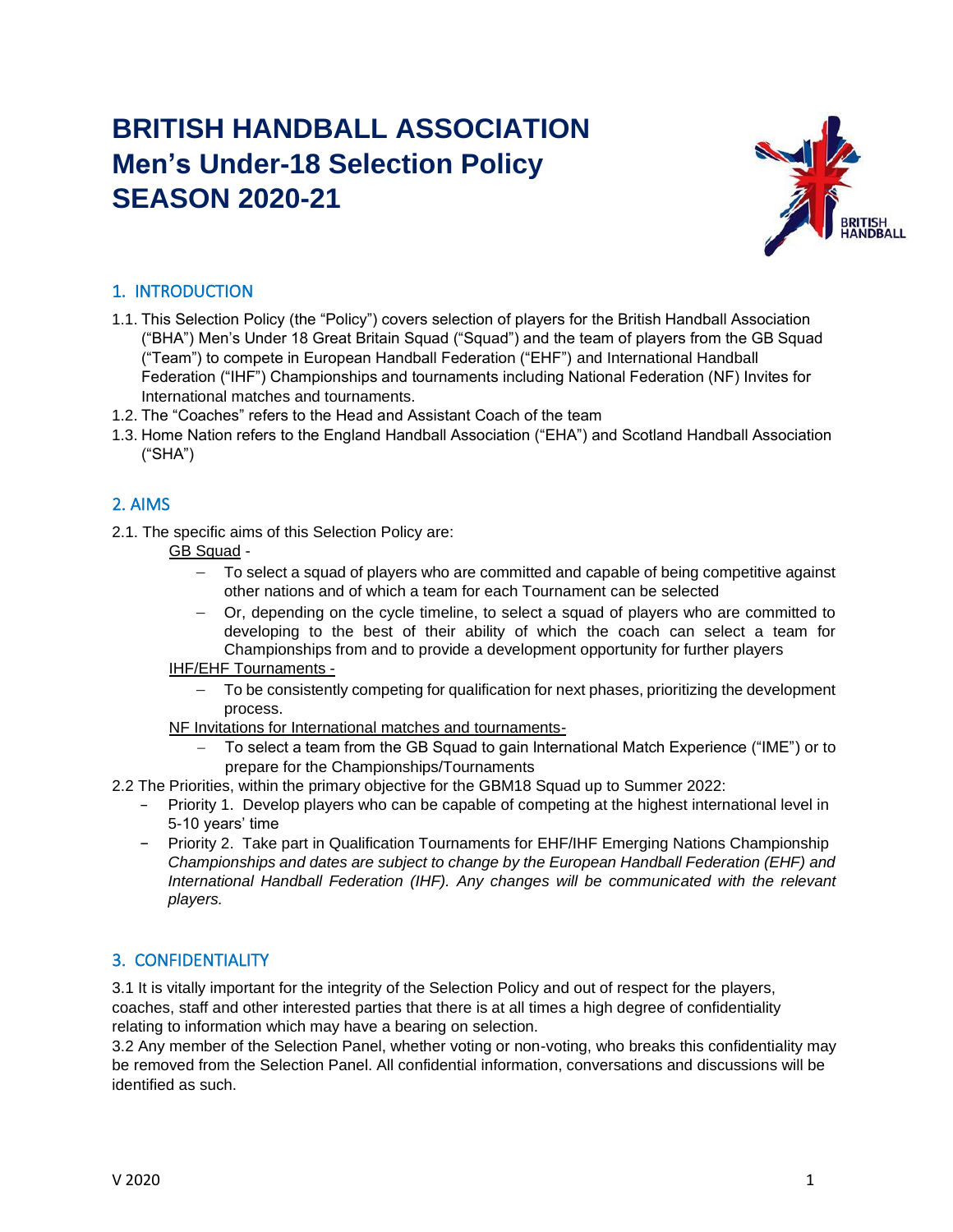# 4. SELECTION

- 4.1 The Head coach will select in consultation with the Assistant Coach.
- 4.2 For selection criteria see 8. SELECTION CRITERIA
- 4.3 Players will be considered for selection against the selection criteria through:
	- − Coach observations of Club, GB and Home Nation matches
	- − Club, EHA, SHA or BHA coach recommendations
	- − Home Nation Talent Pathway activity
	- − Any other players who would like to be considered are encouraged to contact the teams' key point of contacts, as listed in 12.3, with any videos or evidence of playing ability meeting the selection criteria.

## 5. POLICY FORMATION

5.1. The British Handball Association Selection Policy is compiled by the Head Coach and Assistant Coach in consultation with the BHA Performance Group and is approved by the BHA Board.

## 6. CHANGES IN POLICY

6.1. In the event of exceptional circumstances beyond the control of BHA, the Head Coach reserves the right to make the decision following consultation with the Chair/Independent Non-Executive Director (INED) Performance of BHA, either to change or amend the Selection Policy or the procedure, which might include withdrawing the GB Team from competition. Any amended Policy or change/withdrawal of the squad will be communicated to all relevant athletes by email within 24 hours of any amendment and will be published on the BHA website.

## 7. ELIGIBILITY/AVAILABILITY FOR CONSIDERATION

7.1. The Team Manager will ensure that each player available for selection is eligible to represent Great Britain including the following:

- − The player is a citizen of the United Kingdom and holds a current valid British passport and/ or has obtained or procured the right to remain permanently in the United Kingdom or has been granted humanitarian protection in the United Kingdom and is eligible under the IHF Player Eligibility Code Articles V and VI;
- − The player is eligible under any applicable anti-doping code (i.e. not be serving a competition ban as a result of a proven doping or controlled medication violation, or other breech of ethical conduct, nor in receipt of a lifetime funding ban from UK Sport/IHF).
- − The player holds a valid current Playing Licence and is registered to a club that is affiliated to the EHA/SHA (Or, if based in Europe, affiliated to the National Governing Body (NGB) of that member country)
- − The player was born no earlier than 2003

# 8. SELECTION CRITERIA

#### 8.1. GENERAL SELECTION CRITERIA

The Coaches will take the following criteria into account when making their decisions and have due regard to the relevant statistical evidence available to them

- − Players' technical ability and tactical understanding
- − Level of competition at the Tournament and potential opposition
- − Players impact on the group dynamics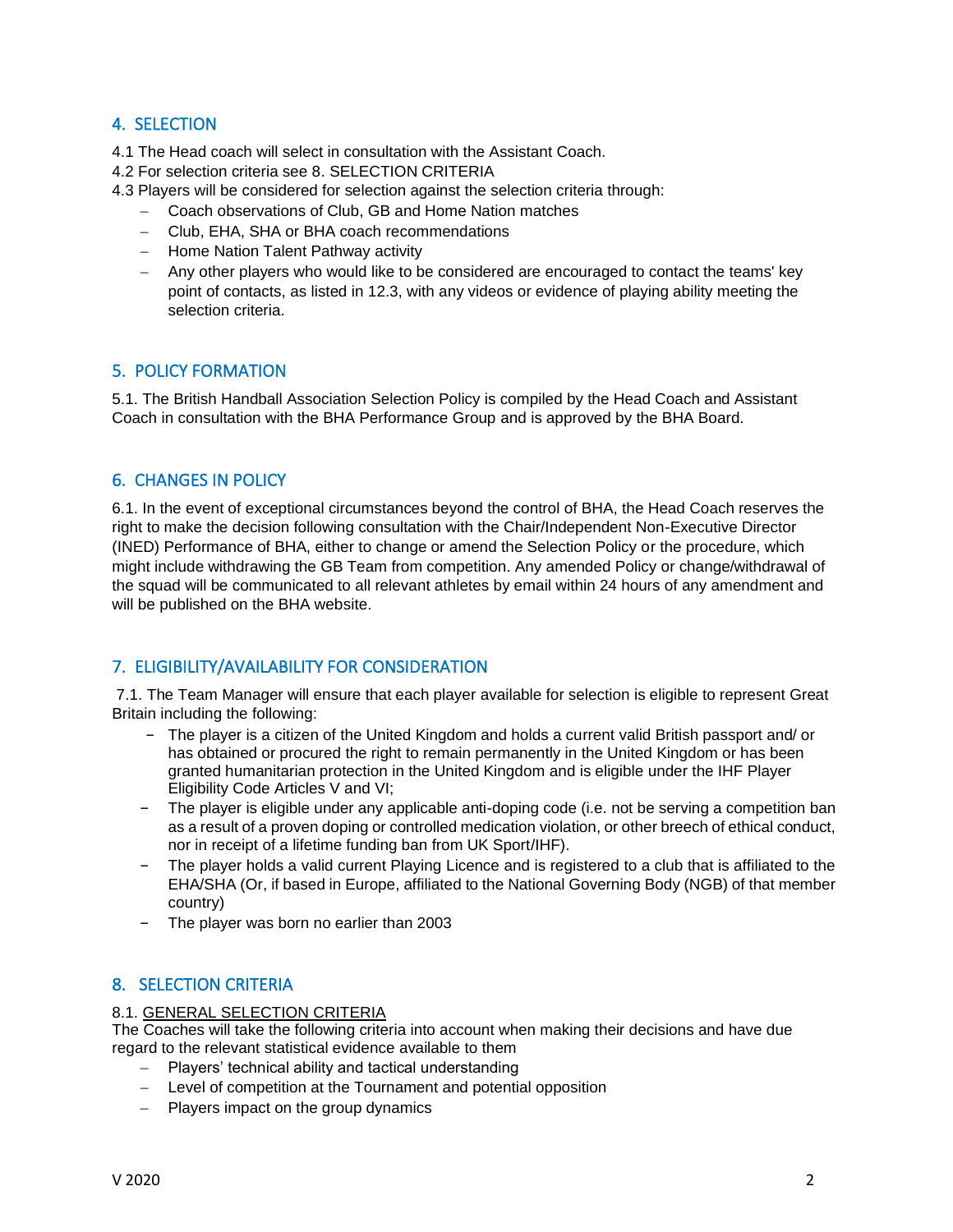- − Players level of commitment to their own/the team development
- − Players perceived future potential (mainly for age group selections)
- − Players regarded by the senior coaching staff to have the required qualities and abilities will be eligible to represent higher age group categories but cannot jump age categories unless exceptionally talented.

#### 8.2. SELECTION PROCESS FOR ATHLETES TO A HIGHER AGE CATEGORY

A consultation between the respective coaching staff will take place, with all points being noted for clarity and a balanced decision made by the respective head coaches. If a player is recommended to the next age category, an agreement will be made between both squads coaching staff to determine if there is an appropriate camp for them to attend, to give the player the most positive experience. Consideration around the level of maturity and psychological development needed for the senior level of competition will be taken into account.

8.2.1 An email of promotion to next age group shall be sent to the athlete and/or parents/guardian, once agreed, on BHA letter headed paper to include the reasoning behind the decision. Included will be the offer of a collective webinar, including but not limited to the Senior Head Coach, Youth Age Group Coach, INED Performance and/or Chair for BHA. This will be an opportunity for any questions that the athlete or family may have for either of the coaching teams, to aid their decision whether to accept the promotion. The player must inform both coaches or the INED for Performance of their decision.

If the player accepts the selection to the next age group:

8.2.1.1 The cross-category player shall have the choice to train for the most important/highest ranked tournament i.e. IHF/EHF Championship take precedent over any friendlies in the preparation phase.

8.2.1.2 The player in question will be discussed regarding release for priority age group competitions and age group tournaments. If there is a cross over for any event the upper category should take priority.

8.2.1.3 There will be a single age limit. i.e. you can't be selected for the Senior team from the U18, unless there are extraordinary circumstances i.e. playing in a top division of club Handball abroad.

8.2.1.4 The player shall be supported and released for pre-agreed lead up camps and main holding camp prior to the competition or tournament.

8.3. IN THE EVENT OF NO AGREEMENT-If the Head Coaches for the respective teams in consideration cannot come to an agreement, the review panel will evaluate the discussions to make the final decision. The review panel will consist of the INED for Performance, the Chair and a Head coach from both the Women and Men's teams if possible, any conflicted coach would not be included on the panel.

#### 8.4. SQUAD SELECTION CRITERIA.

For Squads, in addition to the GENERAL CRITERIA listed above;

- − Player Availability
- − Club context

## 8.5. TEAM SELECTION CRITERIA.

For Teams in addition to the GENERAL CRITERIA listed above;

- Anticipated ability to perform against specific opposition
- Capacity to understand, execute and impact on the definition and application of the team model.

8.6. The Coach may ask players to participate in specific training, tests or matches where they deem this appropriate and necessary prior to selection and the Coach will inform the players concerned of the details regarding these requirements.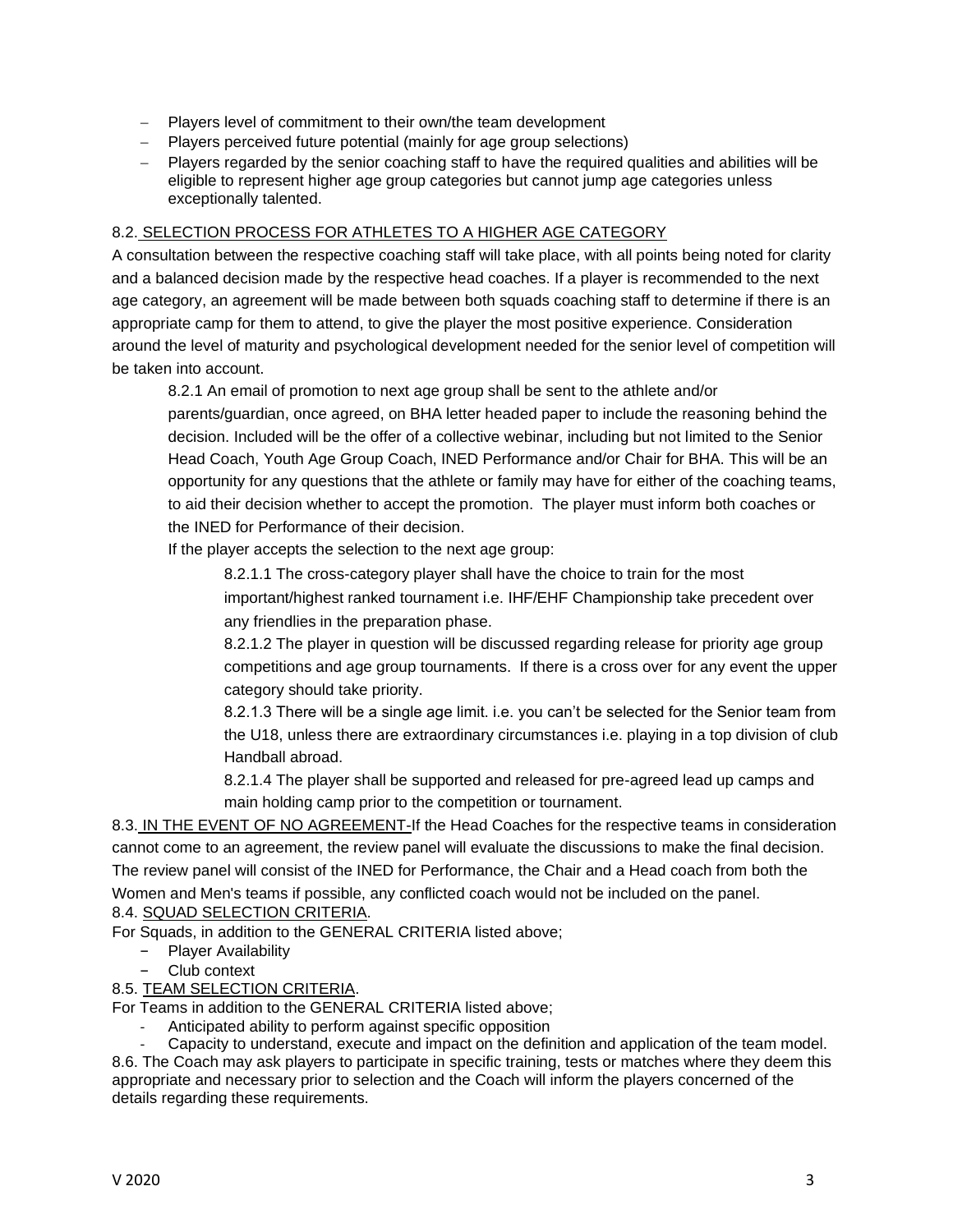## 9. SELECTION PROCESS

9.1. A meeting will be held at which the squad/team will be finalised from the criteria laid out above and the matches/trials stipulated below, all players selected will be notified within 24 hours by the Head Coach and Team Manager via email.

9.2 DATES

9.2.1 The Squad will be selected one month prior to the final official tournament/competition and declared to the IHF/EHF on that date

9.2.2 The Team for each Tournament will be selected by the respective entry dates as stipulated by the Tournament or relevant criteria

9.3 The fitness of athletes to compete to their full potential at matches may be taken into consideration by the Coaches when selecting Teams and reserves. The advice of specialists in the area (Strength and Conditioning coach, Physiotherapist, Doctor etc.) may be sought and athletes may be asked to undergo a formal fitness assessment.

9.4 The Coaches will seek to announce selection as early as possible and in accordance with the tournament deadlines. The Coaches may have to select a long list prior to the final selection to meet EHF/IHF Squad guidelines for Championships/Tournaments.

## 10. POST SELECTION

10.1. CODE OF CONDUCT- Players, parents and players' support teams are expected to follow the principles of the BHA Code of Conduct. Players and their support teams are expected to behave at all times in a manner that does not bring the sport, BHA, Team GB, EHA or SHA into disrepute. 10.2. WITHDRAWALS- Once an athlete has committed to compete at an international match/tournament (verbally/in writing/by email) to the Head Coach they are expected to make every effort to participate. Any team member who withdraws themselves from the team, with the exception of a withdrawal on medical grounds, may be liable for the reimbursement of any costs incurred on behalf of that team member

10.3. Selection is subject to compliance with UKAD and WADA Rules on doping and medication control.

## 11. GENERAL

11.1. DISCRETION -In exceptional circumstances, following consultation with the Chair and/or INED for Performance of BHA the Head Coach will be entitled within the provisions of this policy, to exercise their discretion to achieve a specific objective where it is reasonable to do so.

11.2. CANCELLATION/POSTPONEMENT - In the event of cancellation, the relevant parties will be notified straightaway. In the event of postponement, a situation might arise where a new and/or different Team need to be selected, in which case all parties will be notified and normal procedure for selection will be followed.

## 12. COMMUNICATION

12.1. The Selection Policy will be placed on the BHA website, emailed to all registered clubs in the EHA/SHA leagues and shared with all registered members of the relevant age group in SHA and EHA via email. Hard copies will be available on request from the BHA Office and Team Managers.

12.2. Enquiries about the Selection Policy can be made either in writing or on the telephone to the Coaches, Team Manager or BHA Office who will pass onto the relevant party.

12.3. The key points of contact relating to this Selection Policy are the Coach and Team Manager

− Liz Roberts: [m18@britishhandball.com-](about:blank) Team Manager